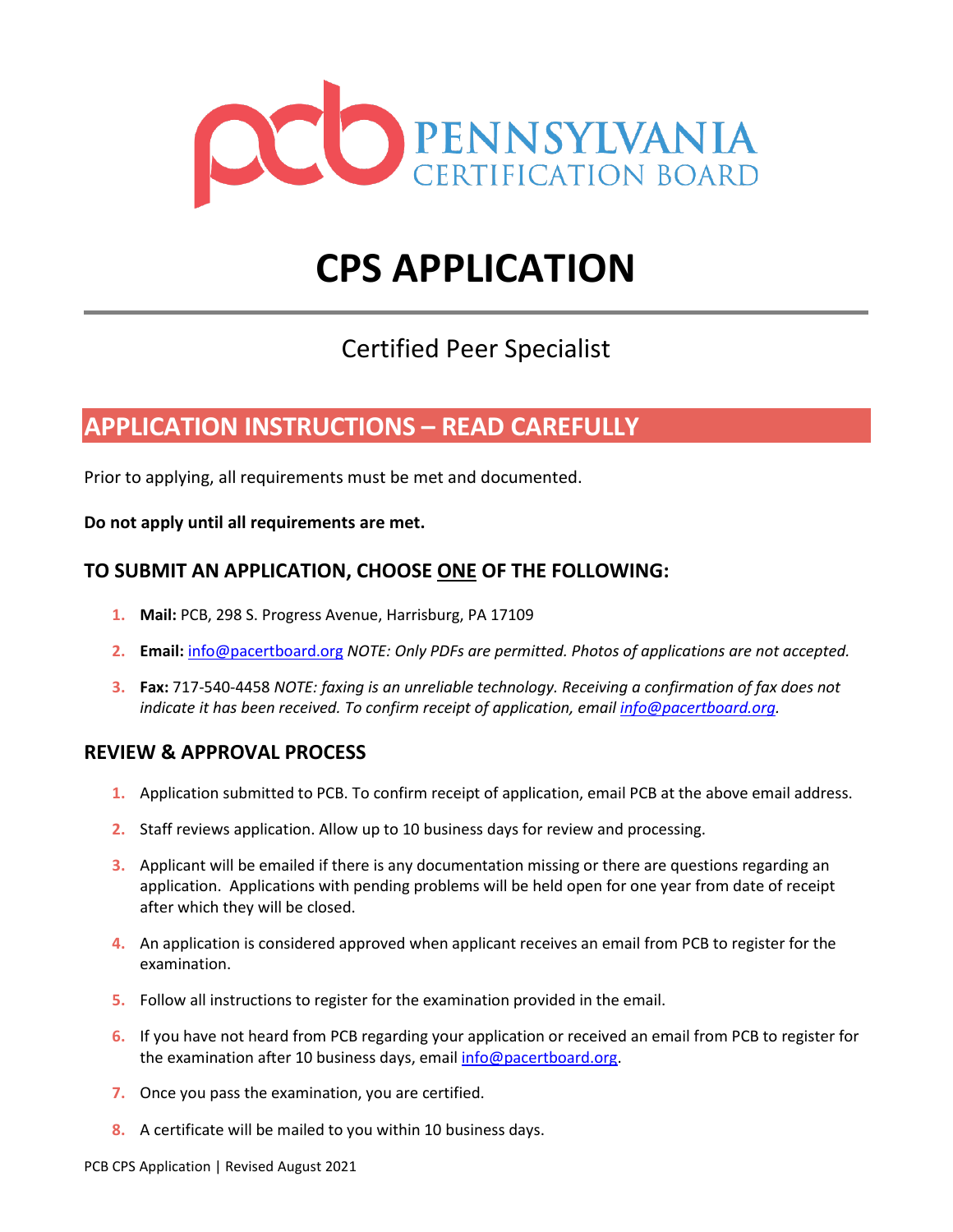### **CERTIFIED PEER SPECIALIST REQUIREMENTS**

All requirements below must be met to apply. All required documentation must be sent in with an application.

#### **PEER TRAINING**

**REQUIRED: 75 hours of mandatory peer specialist training.**

**Three training vendors are authorized to provide the 75-hour mandatory peer specialist training. No other peer trainings are acceptable other than trainings from one of the three authorized training vendors. All education/training must be documented.**

The three authorized training vendors are:

Copeland Center: https://copelandcenter.com/our-services/certified-peer-specialist-training-cps

The Institute for Recovery: https://www.mentalhealthpartnerships.org/peer-specialist

RI Consulting: https://riinternational.com/consulting-and-training/

The required mandatory training is documented with a copy of the completed training certificate.

If you no longer have a copy of your 75-hour peer specialist training certificate, you must contact the training vendor from whom you took your training for a replacement copy.

#### **WORK/VOLUNTEER EXPERIENCE OR POST-SECONDARY EDUCATION**

#### **REQUIRED: One of these two is required:**

**1. Within the last three years, maintained at least 12 months of successful work or volunteer experience; work or volunteer experience does not need to be specific to peer support OR** 

**2. Within the last three years, document 24 credit hours from a college/university.**

If you choose the option of at least 12 months of successful work or volunteer experience within the last three years, complete the work/volunteer experience page (page 9) of this application.

If you choose the option of at least 24 credit hours from a college/university within the last three years, you must include a copy of your college transcript with this application.

Only one of these two options is required.

#### **PERSONAL, LIVED EXPERIENCE**

**REQUIRED: The CPS credential is for persons with serious mental health or co-occurring (mental health & substance use disorder) personal, lived experience.**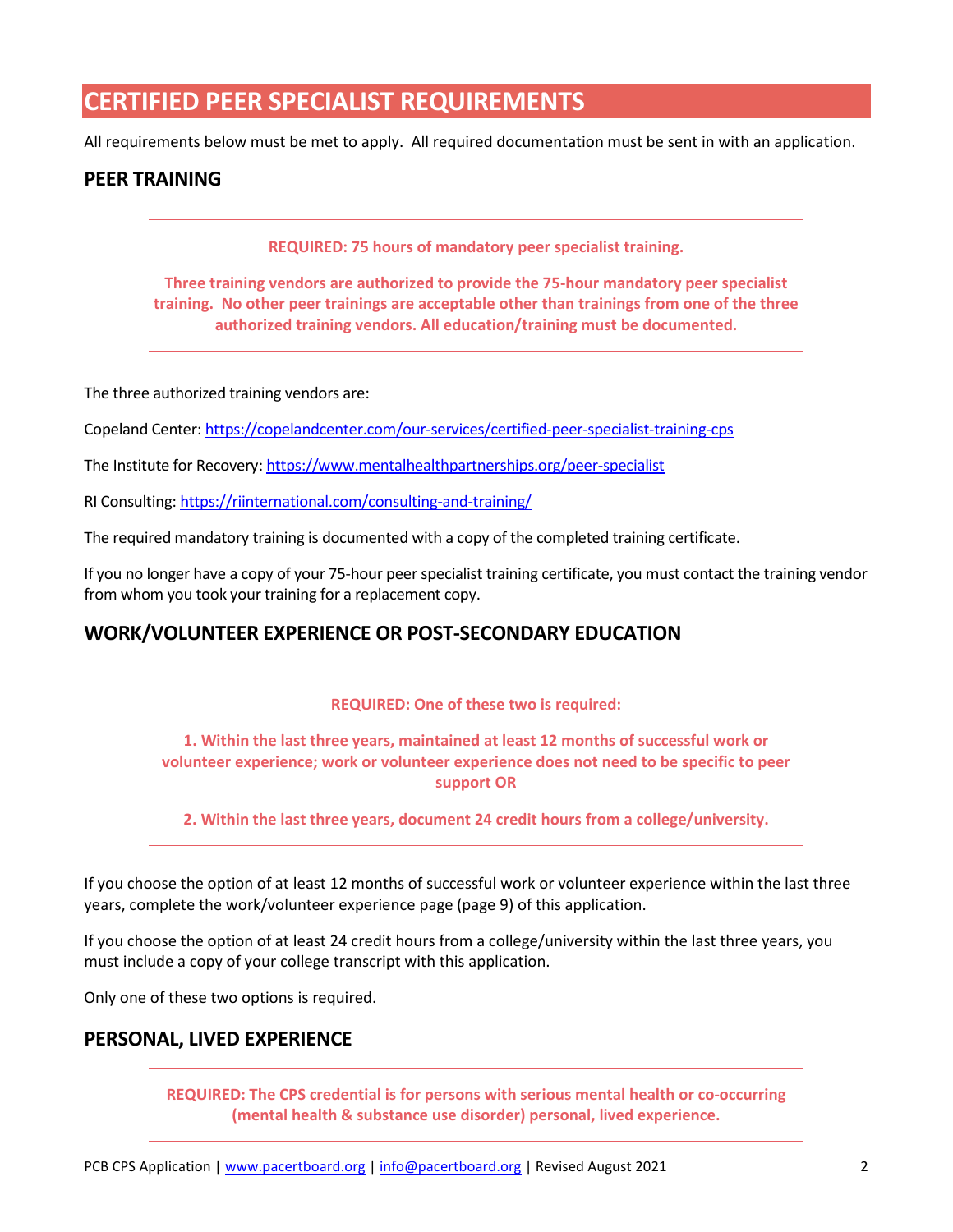#### **EXAMINATION**

#### **REQUIRED: Once application is approved, applicant must pass the PCB Examination for Certified Peer Specialist (CPS examination).**

#### **CERTIFICATION FEE**

#### **REQUIRED: \$150.00**

**(fee includes examination and must accompany certification application)**

The **fee may be paid** by check, money order or with VISA, MasterCard, Discover or American Express.

If an employer or organization is paying the fee, they must include the applicants name with the payment.

Fee payment information provided on page 7 of this application. E-receipts will be sent if using a credit card for payment. Receipts for check or money order payments must be requested by applicant to PCB.

#### **Applications received without payment will not be processed.**

Office of Vocational Rehabilitation (OVR) Payments: PCB is an approved vendor of OVR. If OVR is paying for your application fee, it highly recommended payment processing is initiated at least three weeks prior to application submission. CPS applications will not be approved until payment is received. Delay in payment can significantly delay the application process.

One-half of the fee is refundable if application is denied or cancelled prior to the examination. No refund will be issued if application is denied or cancelled after examination.

### **APPLICATION INFORMATION**

#### **GENERAL INFORMATION**

Email addresses provided to PCB must be active accounts that are checked regularly. We will not be able to contact you or register you for the examination without an email address. Please print legibly.

Applicants must either live or work in PA at the time of application. This certification is a non-reciprocal credential recognized and used only in PA.

#### **APPEAL PROCESS**

The purpose of appeal is to determine if PCB accurately reviewed an application that is denied. A letter requesting an appeal must be sent to PCB within 30 days of the notification of PCB's action. An applicant shall be considered notified three days after the relevant date of mailing. The appeal will be sent to the PCB Executive Committee who will thoroughly review the entire application and materials to determine whether or not applicant should have been denied approval. The applicant will be notified in writing as to the findings of the Executive Committee.

#### **FELONIES & DISCIPLINARY ACTIONS**

While felonies and disciplinary actions from other certification/licensing entities may not prohibit certification, documentation is required to be submitted at the time of application. Certification through PCB does not mean a professional should not disclose this information to potential employers and does not in any way exonerate charges.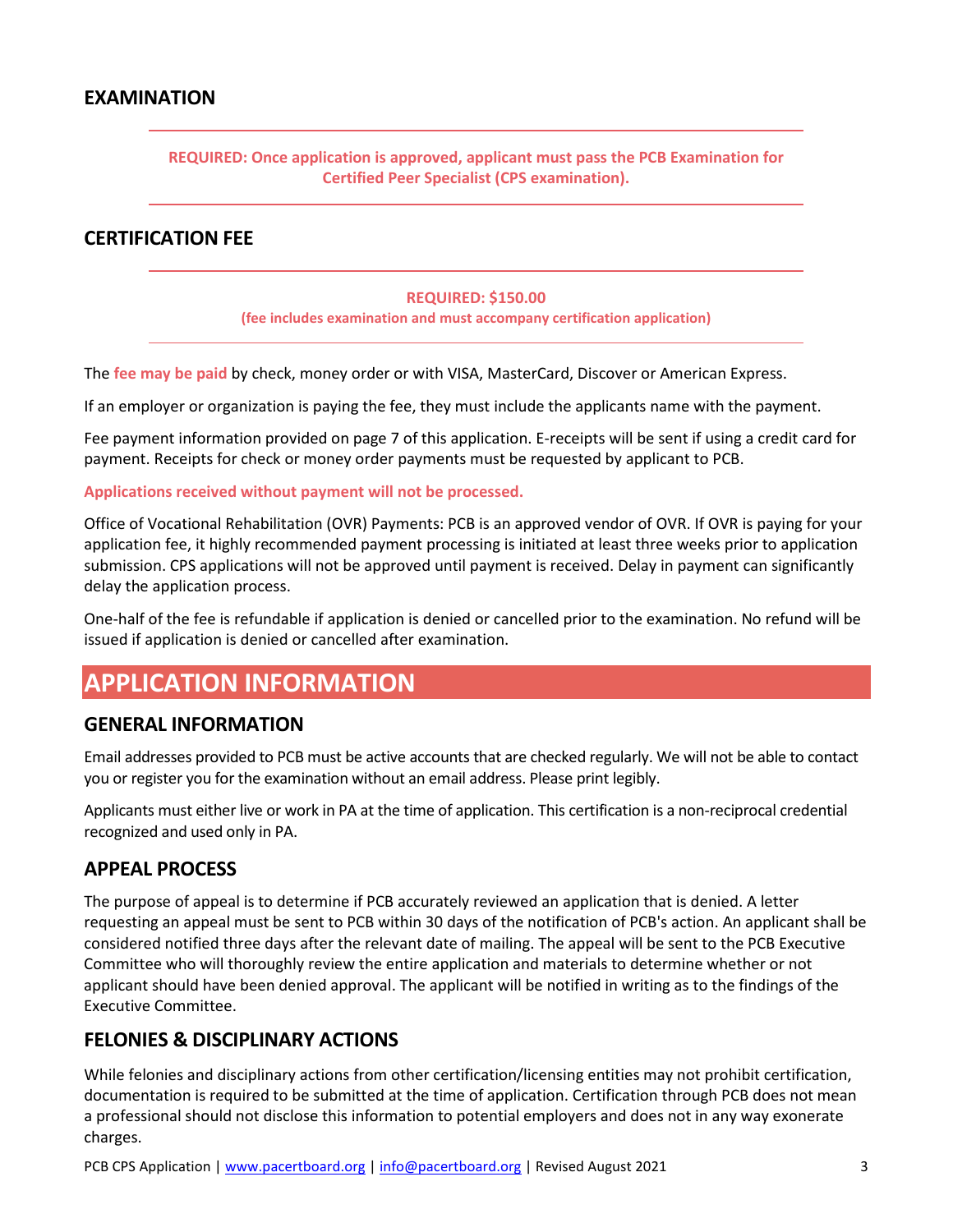### **REQUESTS TO CHANGE APPLICATION**

Professionals who wish to have their application re-reviewed for another credential PCB offers prior to taking the examination or after an unsuccessful attempt at the examination will incur a \$50 application change/review fee.

### **CERTIFICATION TIME PERIOD**

Certification encompasses two calendar years beginning on the date the applicant passes the examination. The certificate issued to the professional lists the following information: name of professional, credential name, date of issue, date of expiration and certification number.

#### **RECERTIFICATION**

To maintain the high standards of professional practice and to assure continuing awareness of new knowledge in the field, the Board requires recertification every two years. Professionals should review the Recertification Application for credential specific requirements listed on the Board website well in advance of their expiration date.

### **EXAMINATION INFORMATION**

#### **TYPE OF EXAMINATION**

The successful completion of the PCB CPS examination is required. There are two options for taking the examination:

- **1.** attend an *in-person paper and pencil examination* at an approved testing location on pre-determined dates or
- **2.** an *on-demand computer-based online examination*.

The examination consists of 50 multiple-choice questions. Once an application is approved, candidates will receive an email from PCB with instructions for choosing the format to take the examination.

#### **TIME PERMITTED**

One and one-half hours are permitted to complete the examination.

#### **EXAMINATION CONTENT**

The examination is developed from the SAMHSA Core Competencies for Peer Workers in Behavioral Health. PCB has summarized the SAMHSA Core Competencies into the following categories for the examination:

- **1.** Recovery planning and collaboration which includes recovery planning goals, etc., WRAP, documentation, wellness tools, relapse prevention/signs, daily maintenance plans.
- **2.** Ethical responsibility and professionalism which includes boundaries, ethics, confidentiality, self-care, mandated reporting.
- **3.** Person-centered and relationship-focused which includes trauma-informed, communication, storytelling/self-disclosure, self-advocacy, links to resources, stigma, active/reflective listening, definition of peer support, resilience, stressors, hope.

#### **CANDIDATE GUIDE**

The domains, including the task statements per domain, sample examination questions, and a list of references are included in the Candidate Guide. Candidate Guides are available from the PCB website.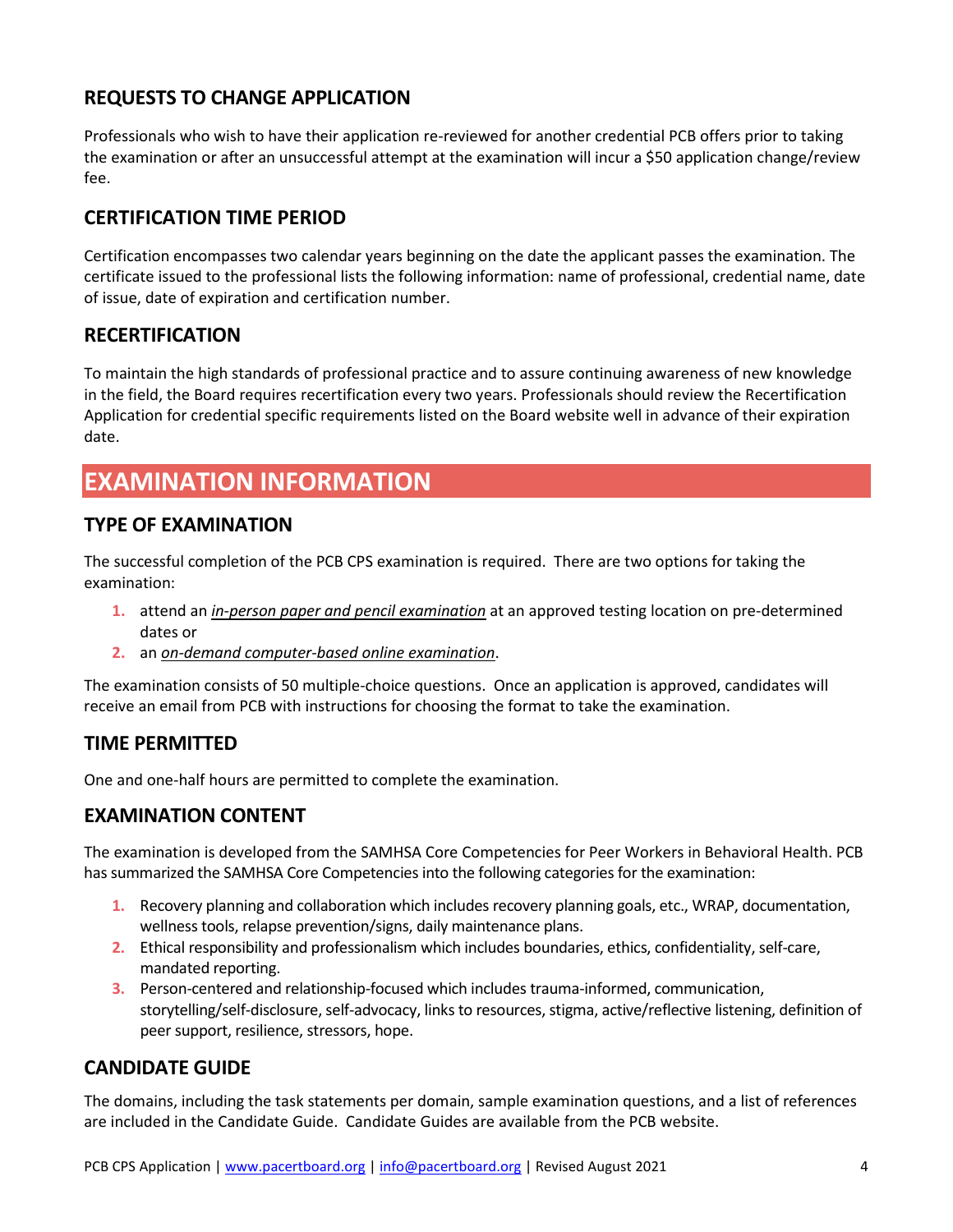#### **SPECIAL SITUATIONS AND ACCOMMODATIONS**

Individuals with disabilities and/or religious obligations that require modifications in examination administration may request specific procedure changes in writing with official documentation to PCB no fewer than 60 days prior to their examination date. Contact PCB on what constitutes official documentation. PCB will coordinate appropriate modifications to the examination process when documentation supports the need.

#### **CANCELLATION/RESCHEDULING POLICY**

Candidates are required to arrive on time for their paper/pencil examination. Candidates who arrive late will not be permitted to take the examination and will be charged a \$75.00 cancellation/rescheduling fee. Candidates who cancel or reschedule their examination less than five days prior to their scheduled date will be charged the full examination fee. Candidates who cancel or reschedule more than five days before their scheduled date will be charged a \$25.00 cancellation/rescheduling fee.

#### **RETESTING**

Candidates who fail the examination can retest after a 30-day wait period from the date of their last examination. Candidates will be sent instructions and fee information. Candidates have three (3) opportunities to retake an examination. If a candidate fails the examination four (4) times, they must submit a study plan to PCB and wait one-year from the date of the final failed examination before they will be permitted to retest again.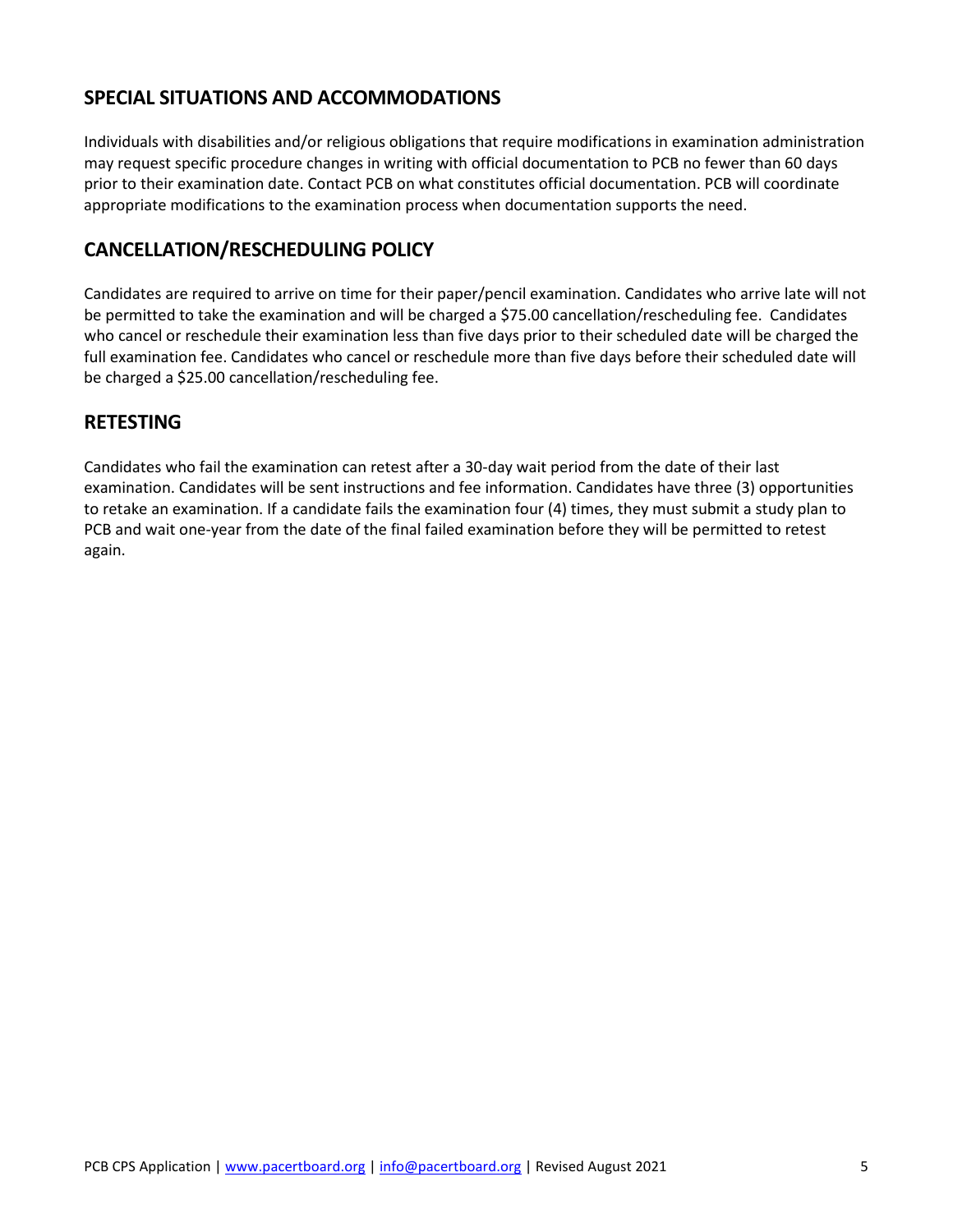## **CPS APPLICANT INFORMATION**

*Application can be completed and saved. You may then print the appropriate pages to submit to PCB.*

#### **TYPE OR PRINT LEGIBLY**

| Print your name as it should appear on your certificate. Credentials and degrees will not be printed.<br>Have you ever received any disciplinary action from another certification/licensing authority? $\Box$ Yes $\Box$ No<br>Have you read and understood the PCB Code of Ethical Conduct for Peer Specialists? $\Box$ Yes $\Box$ No<br>The Code of Ethical Conduct is located at www.pacertboard.org/ethics.<br>City:<br><b>Cell Phone:</b><br><b>Primary Email:</b><br>REQUIRED: PRINT LEGIBLY: EMAIL IS OUR PRIMARY WAY OF COMMUNICATING WITH YOU.<br><b>DEMOGRAPHICS</b><br>Data is never released with identifying information. It is used to report workforce data to state and federal agencies.<br>Do you identify as transgender?<br>$\Box$ Yes<br>$\Box$ Male<br>$\Box$ No<br>□ Prefer not to disclose<br>$\Box$ Nonbinary<br>How do you describe your sexual orientation or sexual identity?<br>□ Heterosexual or straight<br>□ Queer<br>□ Questioning or unsure<br>□ Prefer to self-describe: <u>■ Prefer to self-describe:</u><br>$\Box$ Prefer not to disclose<br>□ Asian or Pacific Islander<br>□ Multiracial or Biracial (please specify): ___________________________________<br>□ Black or African American<br>□ Prefer not to disclose<br>□ Hispanic or Latino<br>□ Native American or Alaska Native | Today's Date (mm/dd/yyyy): ___________________    |  |
|----------------------------------------------------------------------------------------------------------------------------------------------------------------------------------------------------------------------------------------------------------------------------------------------------------------------------------------------------------------------------------------------------------------------------------------------------------------------------------------------------------------------------------------------------------------------------------------------------------------------------------------------------------------------------------------------------------------------------------------------------------------------------------------------------------------------------------------------------------------------------------------------------------------------------------------------------------------------------------------------------------------------------------------------------------------------------------------------------------------------------------------------------------------------------------------------------------------------------------------------------------------------------------------------------------------------------|---------------------------------------------------|--|
|                                                                                                                                                                                                                                                                                                                                                                                                                                                                                                                                                                                                                                                                                                                                                                                                                                                                                                                                                                                                                                                                                                                                                                                                                                                                                                                            |                                                   |  |
|                                                                                                                                                                                                                                                                                                                                                                                                                                                                                                                                                                                                                                                                                                                                                                                                                                                                                                                                                                                                                                                                                                                                                                                                                                                                                                                            |                                                   |  |
|                                                                                                                                                                                                                                                                                                                                                                                                                                                                                                                                                                                                                                                                                                                                                                                                                                                                                                                                                                                                                                                                                                                                                                                                                                                                                                                            |                                                   |  |
|                                                                                                                                                                                                                                                                                                                                                                                                                                                                                                                                                                                                                                                                                                                                                                                                                                                                                                                                                                                                                                                                                                                                                                                                                                                                                                                            | If yes, provide full details on a separate sheet. |  |
|                                                                                                                                                                                                                                                                                                                                                                                                                                                                                                                                                                                                                                                                                                                                                                                                                                                                                                                                                                                                                                                                                                                                                                                                                                                                                                                            |                                                   |  |
|                                                                                                                                                                                                                                                                                                                                                                                                                                                                                                                                                                                                                                                                                                                                                                                                                                                                                                                                                                                                                                                                                                                                                                                                                                                                                                                            | <b>CONTACT INFORMATION</b>                        |  |
|                                                                                                                                                                                                                                                                                                                                                                                                                                                                                                                                                                                                                                                                                                                                                                                                                                                                                                                                                                                                                                                                                                                                                                                                                                                                                                                            |                                                   |  |
|                                                                                                                                                                                                                                                                                                                                                                                                                                                                                                                                                                                                                                                                                                                                                                                                                                                                                                                                                                                                                                                                                                                                                                                                                                                                                                                            |                                                   |  |
|                                                                                                                                                                                                                                                                                                                                                                                                                                                                                                                                                                                                                                                                                                                                                                                                                                                                                                                                                                                                                                                                                                                                                                                                                                                                                                                            |                                                   |  |
|                                                                                                                                                                                                                                                                                                                                                                                                                                                                                                                                                                                                                                                                                                                                                                                                                                                                                                                                                                                                                                                                                                                                                                                                                                                                                                                            |                                                   |  |
|                                                                                                                                                                                                                                                                                                                                                                                                                                                                                                                                                                                                                                                                                                                                                                                                                                                                                                                                                                                                                                                                                                                                                                                                                                                                                                                            |                                                   |  |
|                                                                                                                                                                                                                                                                                                                                                                                                                                                                                                                                                                                                                                                                                                                                                                                                                                                                                                                                                                                                                                                                                                                                                                                                                                                                                                                            |                                                   |  |
|                                                                                                                                                                                                                                                                                                                                                                                                                                                                                                                                                                                                                                                                                                                                                                                                                                                                                                                                                                                                                                                                                                                                                                                                                                                                                                                            |                                                   |  |
|                                                                                                                                                                                                                                                                                                                                                                                                                                                                                                                                                                                                                                                                                                                                                                                                                                                                                                                                                                                                                                                                                                                                                                                                                                                                                                                            | What is your gender?                              |  |
|                                                                                                                                                                                                                                                                                                                                                                                                                                                                                                                                                                                                                                                                                                                                                                                                                                                                                                                                                                                                                                                                                                                                                                                                                                                                                                                            | $\Box$ Female                                     |  |
|                                                                                                                                                                                                                                                                                                                                                                                                                                                                                                                                                                                                                                                                                                                                                                                                                                                                                                                                                                                                                                                                                                                                                                                                                                                                                                                            |                                                   |  |
|                                                                                                                                                                                                                                                                                                                                                                                                                                                                                                                                                                                                                                                                                                                                                                                                                                                                                                                                                                                                                                                                                                                                                                                                                                                                                                                            |                                                   |  |
|                                                                                                                                                                                                                                                                                                                                                                                                                                                                                                                                                                                                                                                                                                                                                                                                                                                                                                                                                                                                                                                                                                                                                                                                                                                                                                                            | $\Box$ Prefer not to disclose                     |  |
|                                                                                                                                                                                                                                                                                                                                                                                                                                                                                                                                                                                                                                                                                                                                                                                                                                                                                                                                                                                                                                                                                                                                                                                                                                                                                                                            |                                                   |  |
|                                                                                                                                                                                                                                                                                                                                                                                                                                                                                                                                                                                                                                                                                                                                                                                                                                                                                                                                                                                                                                                                                                                                                                                                                                                                                                                            |                                                   |  |
|                                                                                                                                                                                                                                                                                                                                                                                                                                                                                                                                                                                                                                                                                                                                                                                                                                                                                                                                                                                                                                                                                                                                                                                                                                                                                                                            | $\Box$ Gay or lesbian                             |  |
|                                                                                                                                                                                                                                                                                                                                                                                                                                                                                                                                                                                                                                                                                                                                                                                                                                                                                                                                                                                                                                                                                                                                                                                                                                                                                                                            | $\Box$ Bisexual                                   |  |
|                                                                                                                                                                                                                                                                                                                                                                                                                                                                                                                                                                                                                                                                                                                                                                                                                                                                                                                                                                                                                                                                                                                                                                                                                                                                                                                            |                                                   |  |
|                                                                                                                                                                                                                                                                                                                                                                                                                                                                                                                                                                                                                                                                                                                                                                                                                                                                                                                                                                                                                                                                                                                                                                                                                                                                                                                            |                                                   |  |
|                                                                                                                                                                                                                                                                                                                                                                                                                                                                                                                                                                                                                                                                                                                                                                                                                                                                                                                                                                                                                                                                                                                                                                                                                                                                                                                            |                                                   |  |
|                                                                                                                                                                                                                                                                                                                                                                                                                                                                                                                                                                                                                                                                                                                                                                                                                                                                                                                                                                                                                                                                                                                                                                                                                                                                                                                            |                                                   |  |
|                                                                                                                                                                                                                                                                                                                                                                                                                                                                                                                                                                                                                                                                                                                                                                                                                                                                                                                                                                                                                                                                                                                                                                                                                                                                                                                            | Which best describes you?                         |  |
|                                                                                                                                                                                                                                                                                                                                                                                                                                                                                                                                                                                                                                                                                                                                                                                                                                                                                                                                                                                                                                                                                                                                                                                                                                                                                                                            |                                                   |  |
|                                                                                                                                                                                                                                                                                                                                                                                                                                                                                                                                                                                                                                                                                                                                                                                                                                                                                                                                                                                                                                                                                                                                                                                                                                                                                                                            |                                                   |  |
|                                                                                                                                                                                                                                                                                                                                                                                                                                                                                                                                                                                                                                                                                                                                                                                                                                                                                                                                                                                                                                                                                                                                                                                                                                                                                                                            |                                                   |  |
|                                                                                                                                                                                                                                                                                                                                                                                                                                                                                                                                                                                                                                                                                                                                                                                                                                                                                                                                                                                                                                                                                                                                                                                                                                                                                                                            | □ White or Caucasian                              |  |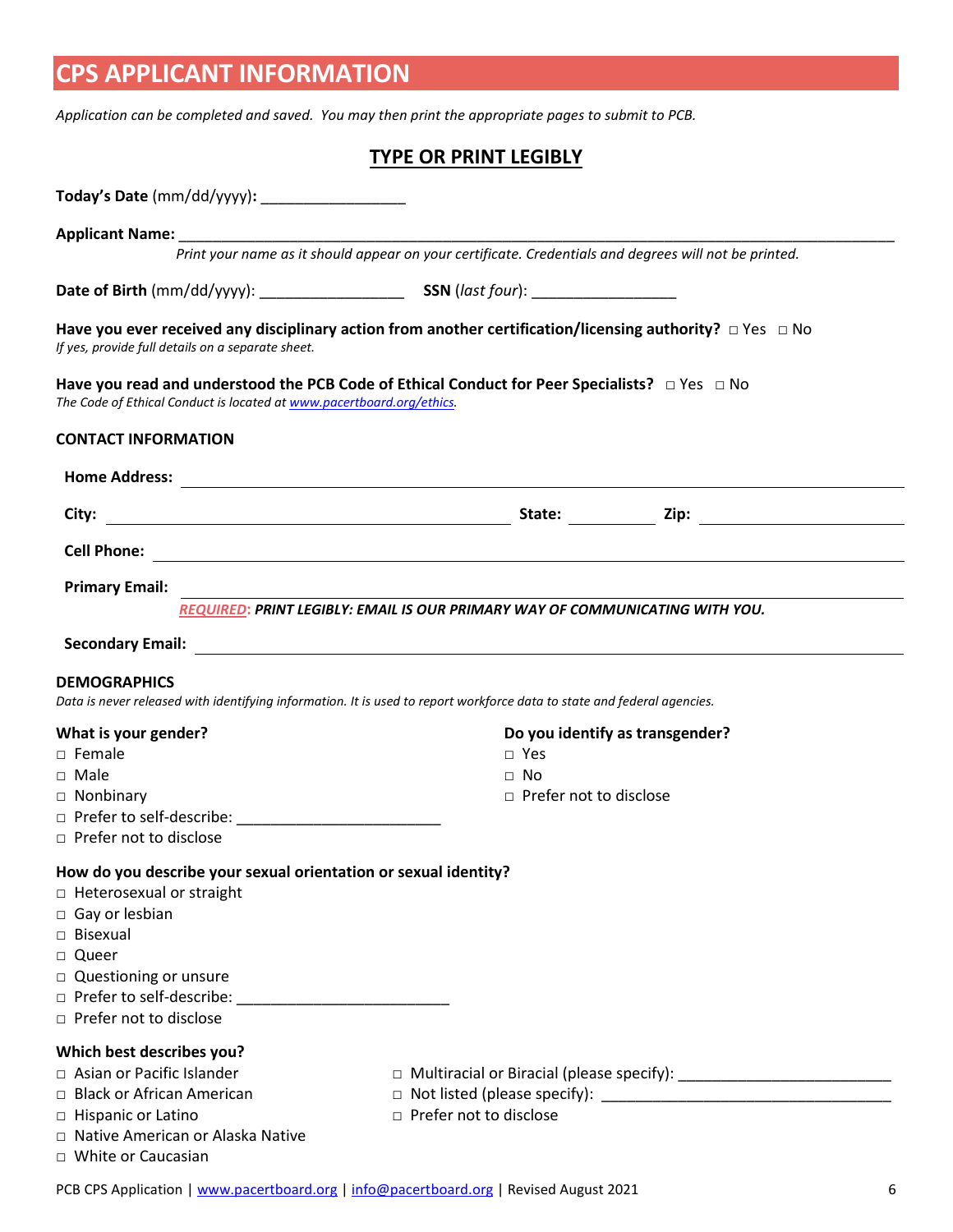#### **What is your yearly income?**

- □ Less than \$20,000
- □ \$20,000 to \$34,999
- □ \$35,000 to \$49,999
- □ \$50,000 to \$74,999
- □ \$75,000 to \$99,999
- □ Over \$100,000
- □ Unsure
- □ Prefer not to disclose

#### **Language(s) spoken fluently** (check all that apply)**:**

- □ American Sign Language
- □ Arabic
- □ Chinese
- □ English
- □ French
- □ German
- □ Indigenous Language
- □ Italian

#### **Employment plans for the next two years** *(check all that apply)*:

- □ Obtain full time employment/Increase hours
- □ Obtain part-time employment/Decrease hours
- □ No change
- □ Retire
- □ Move to a different career/field
- □ Unknown

#### **What is the highest degree or level of school you have completed***?*

*(If you're currently in school, please check the highest degree you have completed.)*

- $\Box$  Less than a high school diploma
- $\Box$  High school degree or equivalent (e.g. GED)
- □ Trade, Technical or Vocational School
- □ Some college, no degree
- □ Associate degree (e.g. AA, AS)

### **PAYMENT INFORMATION**

#### **FEE OF \$150 CAN BE PAID USING ONE OF THE FOLLOWING (CHECK ONE):**

□ Check □ Money Order □ VISA □ MasterCard □ Discover □ American Express *Checks & Money Orders made payable to PCB*

| Number: |  |  |  |
|---------|--|--|--|
|         |  |  |  |

PCB CPS Application | www.pacertboard.org | info@pacertboard.org | Revised August 2021 7

#### **Do you have military experience?**

- □ Active duty
- □ Veteran
- □ Not Applicable

- □ Korean
- □ Polish
- □ Portuguese
- □ Russian
- □ Spanish
- □ Tagalog (Filipino)
- □ Vietnamese
- □ Other, please specify: \_\_\_\_\_\_\_\_\_\_\_\_\_\_\_\_\_\_\_\_\_\_\_\_\_

- □ Bachelor's degree (e.g. BA, BS)
- □ Master's degree (e.g. MA, MS, MEd)
- □ Professional degree (e.g. MD, DDS, DVM)
- □ Doctorate (e.g. PhD, EdD)

| $\Box$ My employer/organization is mailing payment directly to PCB.              |            |               |  |
|----------------------------------------------------------------------------------|------------|---------------|--|
| $\Box$ OVR is paying for my application. (See page 3 for more information.)      |            |               |  |
| Number:<br><u> 1990 - Andrea Barbara, poeta e</u>                                |            |               |  |
| Sec. Code:                                                                       | Exp. Date: | Name on Card: |  |
| Billing address:<br>(If different than Home Address)                             |            |               |  |
| Email for receipt (if paying by credit card only): _____________________________ |            |               |  |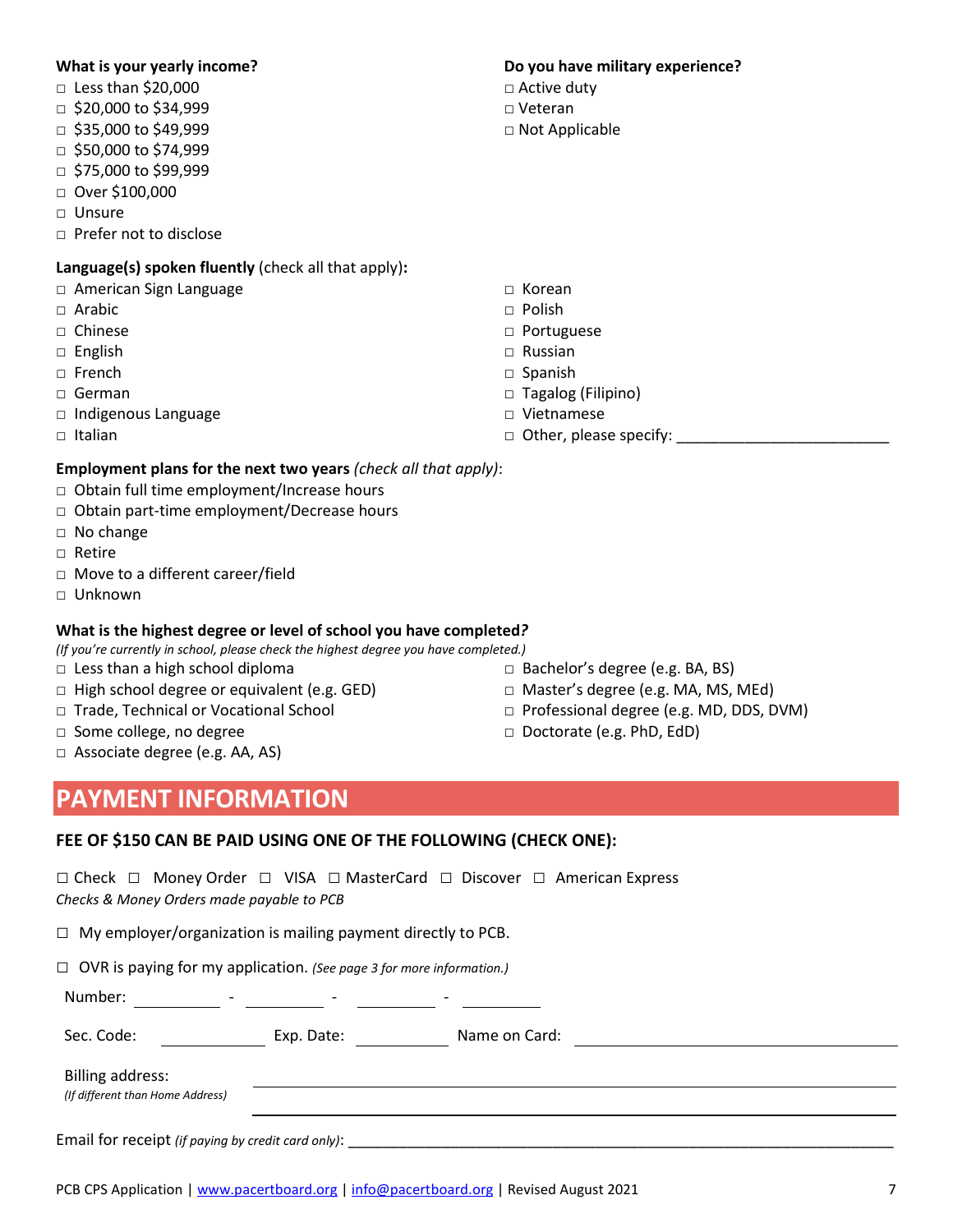## **CPS: PEER TRAINING**

**REQUIRED:** 75-hour peer specialist training.

**I have included a copy of my training certificate for the 75-hour peer specialist training with this application**.

- □ Yes
- □ No

**The training vendor who provided me with my 75-hour peer specialist training was:**

- □ Copeland Center
- □ The Institute for Recovery
- □ RI Consulting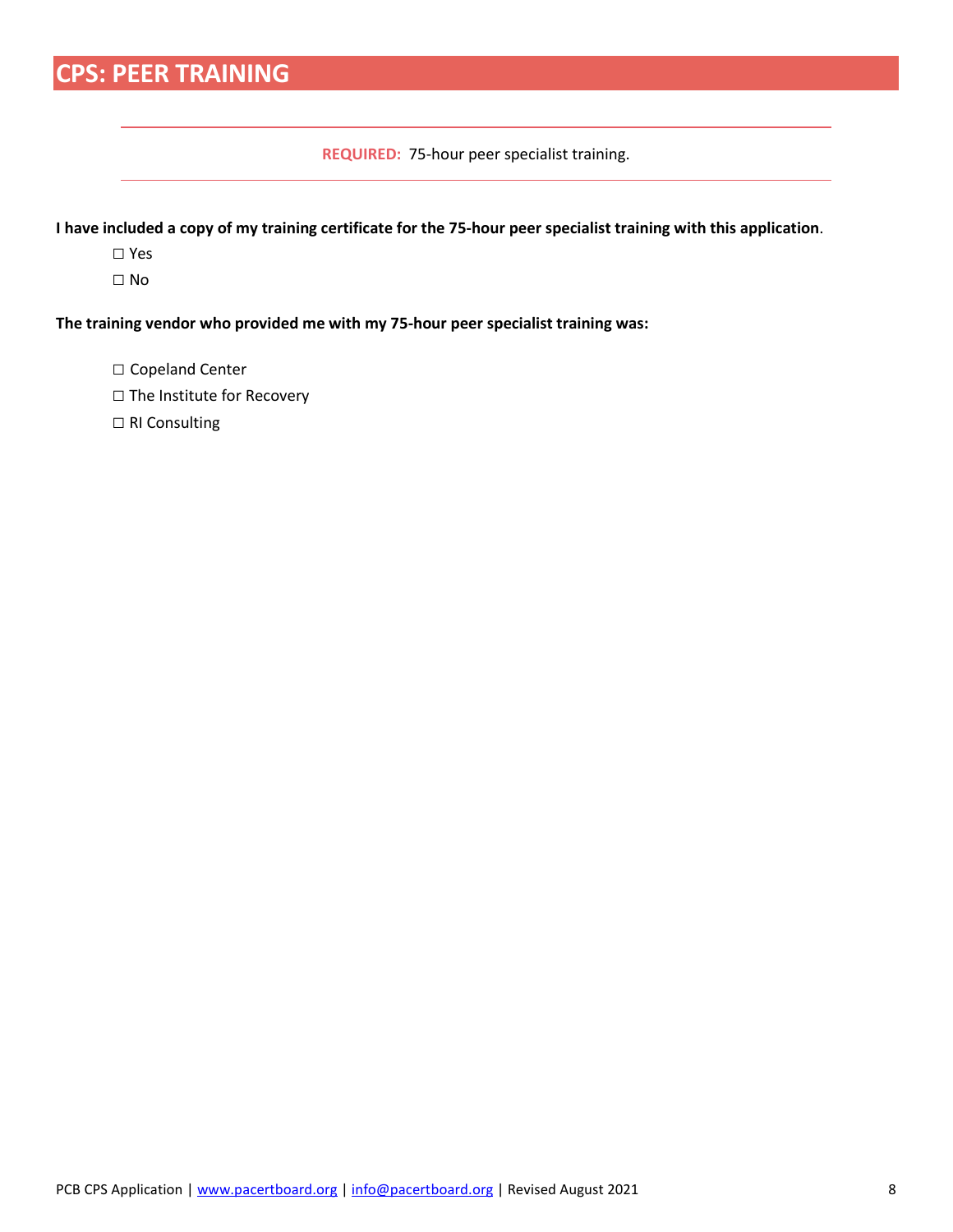### **CPS: WORK/VOLUNTEER EXPERIENCE OR POST-SECONDARY EDUCATION**

**REQUIRED:** One of these two is required:

**1.** Maintained at least 12 months of successful work or volunteer experience within the last three years; work or volunteer experience does not need to be specific to peer support OR **2.** Document 24 credit hours from a college/university within the last three years.

#### **CURRENT WORK/VOLUNTEER INFORMATION**

| I am (check one) a current: $\Box$ Employee $\Box$ Volunteer                                                                                                                                                                   |  |
|--------------------------------------------------------------------------------------------------------------------------------------------------------------------------------------------------------------------------------|--|
| Organization Name: 2008 Communication Name: 2008 Communication Name: 2008 Communication Name: 2008 Communication Name: 2008 Communication Name: 2008 Communication Name: 2008 Communication Name: 2008 Communication Name: 200 |  |
|                                                                                                                                                                                                                                |  |
|                                                                                                                                                                                                                                |  |
|                                                                                                                                                                                                                                |  |
|                                                                                                                                                                                                                                |  |
|                                                                                                                                                                                                                                |  |
|                                                                                                                                                                                                                                |  |
| PREVIOUS WORK/VOLUNTEER INFORMATION                                                                                                                                                                                            |  |
| I am a previous (check one): $\Box$ Employee $\Box$ Volunteer                                                                                                                                                                  |  |

| Total months of successful work/volunteer experience: when the control of the control of the control of the control of the control of the control of the control of the control of the control of the control of the control o |  |  |  |  |
|--------------------------------------------------------------------------------------------------------------------------------------------------------------------------------------------------------------------------------|--|--|--|--|
|                                                                                                                                                                                                                                |  |  |  |  |

**OR**

#### **COLLEGE/POST-SECONDARY EDUCATION**

PCB CPS Application | www.pacertboard.org | info@pacertboard.org | Revised August 2021 9 I have received at least 24 credit hours of education from a college/university within the last three years. □ Yes □ No I am documenting my college credits and have included a copy of my transcript in this application. □ Yes □ No I am documenting my college credits and have ordered a transcript to be sent to PCB. □ Yes □ No **College/University:** \_\_\_\_\_\_\_\_\_\_\_\_\_\_\_\_\_\_\_\_\_\_\_\_\_\_\_\_ **Name on Transcript:** \_\_\_\_\_\_\_\_\_\_\_\_\_\_\_\_\_\_\_\_\_\_\_\_\_\_\_\_\_\_\_\_\_ **Date Transcript Requested:** \_\_\_\_\_\_\_\_\_\_\_\_\_\_\_\_\_\_\_\_\_\_\_\_\_ **Delivery Method:** □ Mailed to PCB □ Emailed to PCB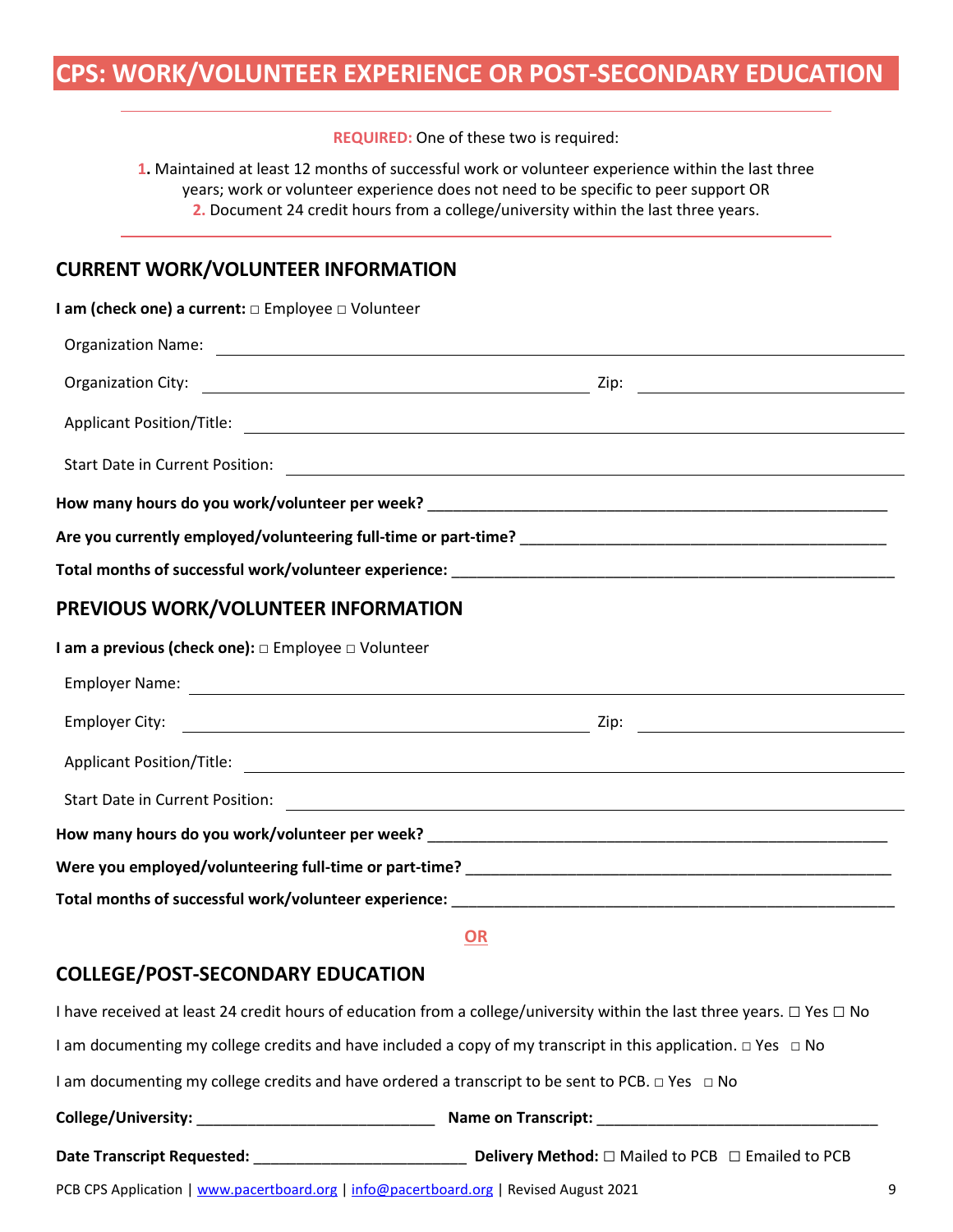### **CPS: ATTESTATION OF LIVED EXPERIENCE**

**REQUIRED:** Candidates for the CPS credential must have personal lived experience with a serious mental health or co-occurring disorder.

\_\_\_\_\_\_\_\_\_\_\_\_\_\_\_\_\_\_\_\_\_\_\_\_\_\_\_\_\_\_\_\_\_\_\_\_\_\_\_\_\_\_ \_\_\_\_\_\_\_\_\_\_\_\_\_\_\_\_\_\_\_\_\_\_\_\_\_\_\_\_\_

**I attest that I am a person with serious mental health or co-occurring lived experience.**

Applicant Signature Date Date Applicant Signature Date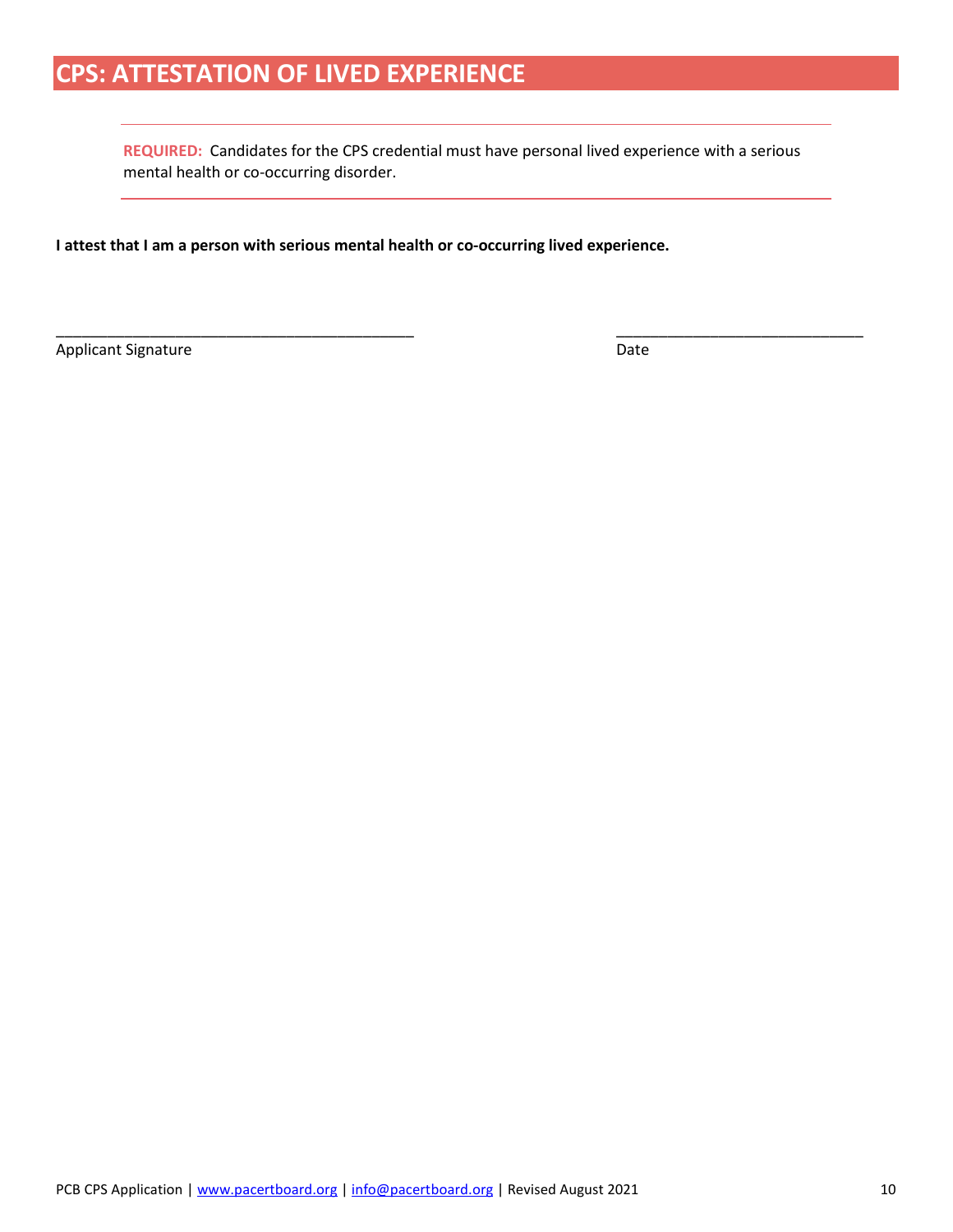### **CPS: ACKNOWLEDGEMENTS & RELEASE**

*This page must be completed by the applicant. It must be notarized and submitted with the application.* 

#### **RELEASE**

I request that the Pennsylvania Certification Board (PCB) grant the credential to me based on the following assurances and documentation:

- I subscribe to and commit myself to professional conduct in keeping with the PCB Code of Ethical Conduct;
- I certify that the information given herein is true and complete to the best of my knowledge and belief. I also authorize any necessary investigation and the release of information relative to my application;
- Falsification of any documents will nullify this application and will result in denial or revocation of certification;
- I consent to the release of information contained in my application and any other pertinent data submitted to or collected by PCB to officers, members, and staff of the aforementioned Board;
- I consent to authorize PCB to gather information from third parties regarding education, employment and/or supervision and understand that such communication shall be treated as confidential;
- Allegations of ethical misconduct reported to PCB before, during, or after application for certification is made will be investigated by PCB and could result in the nullification of the application or denial or revocation of certification.

#### **INITIAL EACH STATEMENT**

| Applicant: | Signature:                                                                                                                                                                                                                         | Date: |
|------------|------------------------------------------------------------------------------------------------------------------------------------------------------------------------------------------------------------------------------------|-------|
|            | I understand that if I request to have my application re-reviewed for another credential PCB offers prior to<br>the examination, or after an unsuccessful attempt at the examination I will incur a \$50 change/review fee.        |       |
|            | I understand that my application is open for a period of one year after the date of review. If I fail to fulfill all<br>certification requirements within that year, the application will be closed, and no refund will be issued. |       |
|            | I understand one-half of the application fee is refundable if application is denied or cancelled prior to the<br>examination and no refund will be issued if application is denied or cancelled after examination.                 |       |
|            | I either live or work in Pennsylvania at least 51% of the time.                                                                                                                                                                    |       |
|            | attest that I am at least 18 years of age or older.                                                                                                                                                                                |       |
|            | I have read and understood this Acknowledgements and Release.                                                                                                                                                                      |       |

| Applicant:                | Signature: | Date: |
|---------------------------|------------|-------|
| <b>PRINT NAME LEGIBLY</b> |            |       |
| <b>NOTARY PUBLIC ONLY</b> |            |       |

Name: Date:

I attest that I am a notary public and the above-named applicant satisfactorily proved to be the person whose name is subscribed to the within instrument and acknowledged that they executed the same for the purposes therein contained. In witness whereof, I hereby set my hand and official seal.

\_\_\_\_\_\_\_\_\_\_\_\_\_\_\_\_\_\_\_\_\_\_\_\_\_\_\_\_\_\_\_\_\_\_\_\_\_\_\_\_\_\_\_\_\_\_\_\_\_\_ **SEAL:**

Notary Public Signature